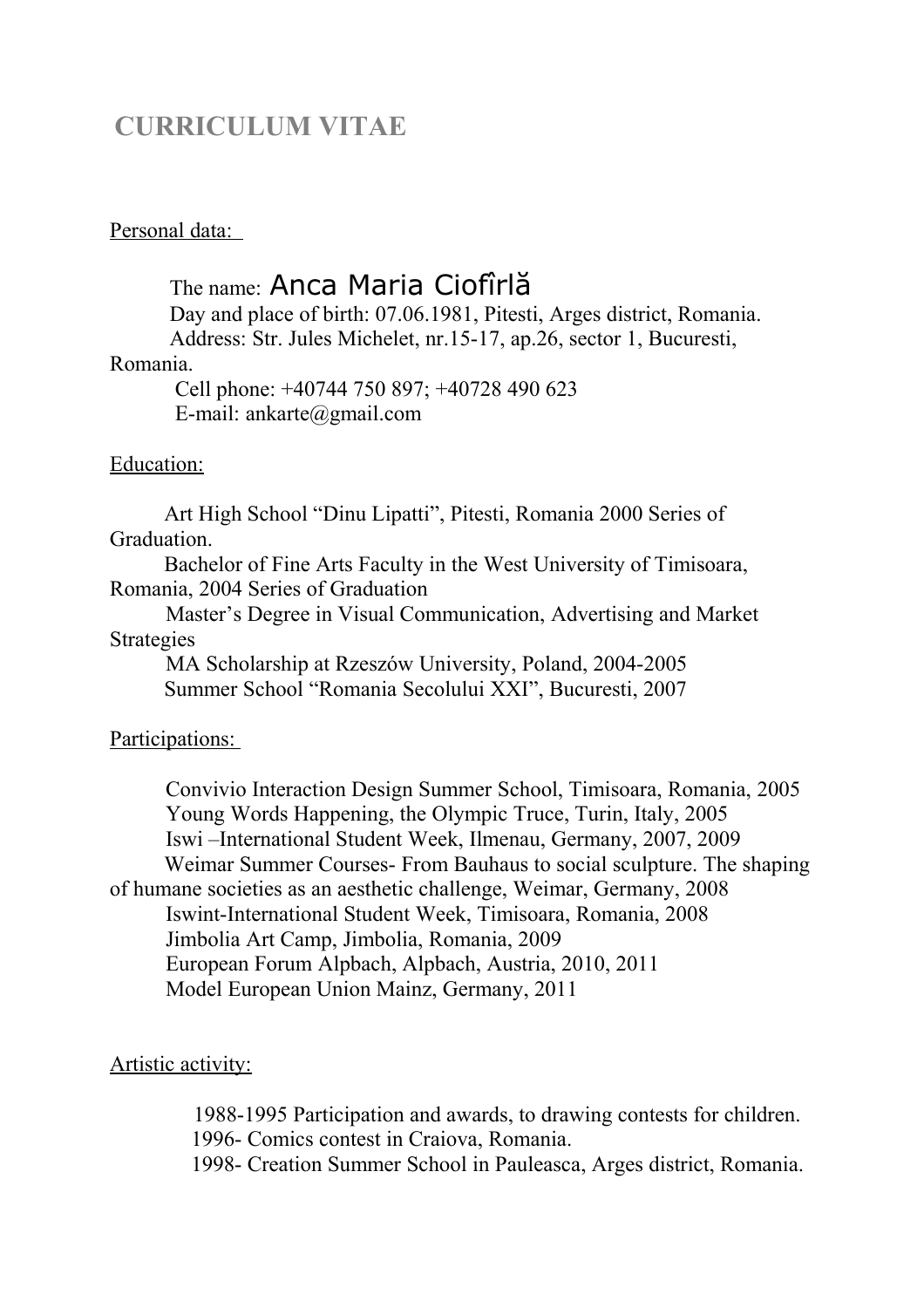1999- Exhibitions in the "I.D. Negulici" Art Club Campulung-Muscel and Curtea de Arges, Romania. 2000- Fine Arts High School graduates exhibition, Pitesti, Romania. 2001-2002 International Summer University "Castelul Corvinestilor" Petrosani, Romania. 2002- Personal exhibition," Stages of feminity", Paralela 45 Publishing House's Gallery, Pitesti, Romania. 2002- Group exhibition about "Orient", in China, Korea, Japan and India. 2002- Personal exhibition inside "Alexandru Davila" Theatre's lobby, Pitesti, Romania. 2002- Etching group exhibition in Baia Mare, "Florean Museum", Romania. 2002-Participation to "IT Art 2002,the 4-th edition of painting and mini-graphic world wide show, held at The Fine Arts Faculty in Pisa, Italy. 2002- Triennial of Havirov, Czech Republic. 2002- Group exhibition –"Why are you so restless?", The Note Club, Timisoara, Romania. 2002- Personal exhibition: "Exhibition!", Art Library, Timisoara, Romania. 2003- The Plastic Artist Winter Salon of Arges district, Romania. 2003- The exhibition of the Faculty of Fine Arts from Timisoara in cooperation with French Cultural Center, "Images of woman, women of Image". 2003- Participation to Cadaques 2003-Spain. 2003- Group exhibition Carola's Art Shop Gallery, Timisoara, Romania. 2003- Studentfest, Timisoara, Romania. 2003- International exhibition "Symbolical Communications" Timisoara, Romania. 2003- Group exhibition, "Pro Arte" Gallery, Lugoj, Romania. 2003- Personal exhibition "you, me and the rest of us", Art Club, Timisora, Romania. 2003- The International Biennial Drawing Salon, Arad, Romania. 2003- The 3rd Ex-libris Exhibition, "Man and fish" Rijeka, Croatia. 2004- The 4th Ex-libris Biennial, "La Mariposa" Guadalupe, México. 2004- Participation to Cadaques 2004-Spain. 2005- Participation to the 6-th ex-libris competition, Gliwice, Poland 2006-Group exhibition at Clarion Collection Hotel, Copenhagen, Denmark 2006-Group exhibition, Cultural Institute, Budapest, Hungary 2006-Member of Plastic Artists Union, Timisoara, Romania. 2007- Creation contest "Generation Europe" 2007-Photography contest "Pe aripi de poveste", Romania